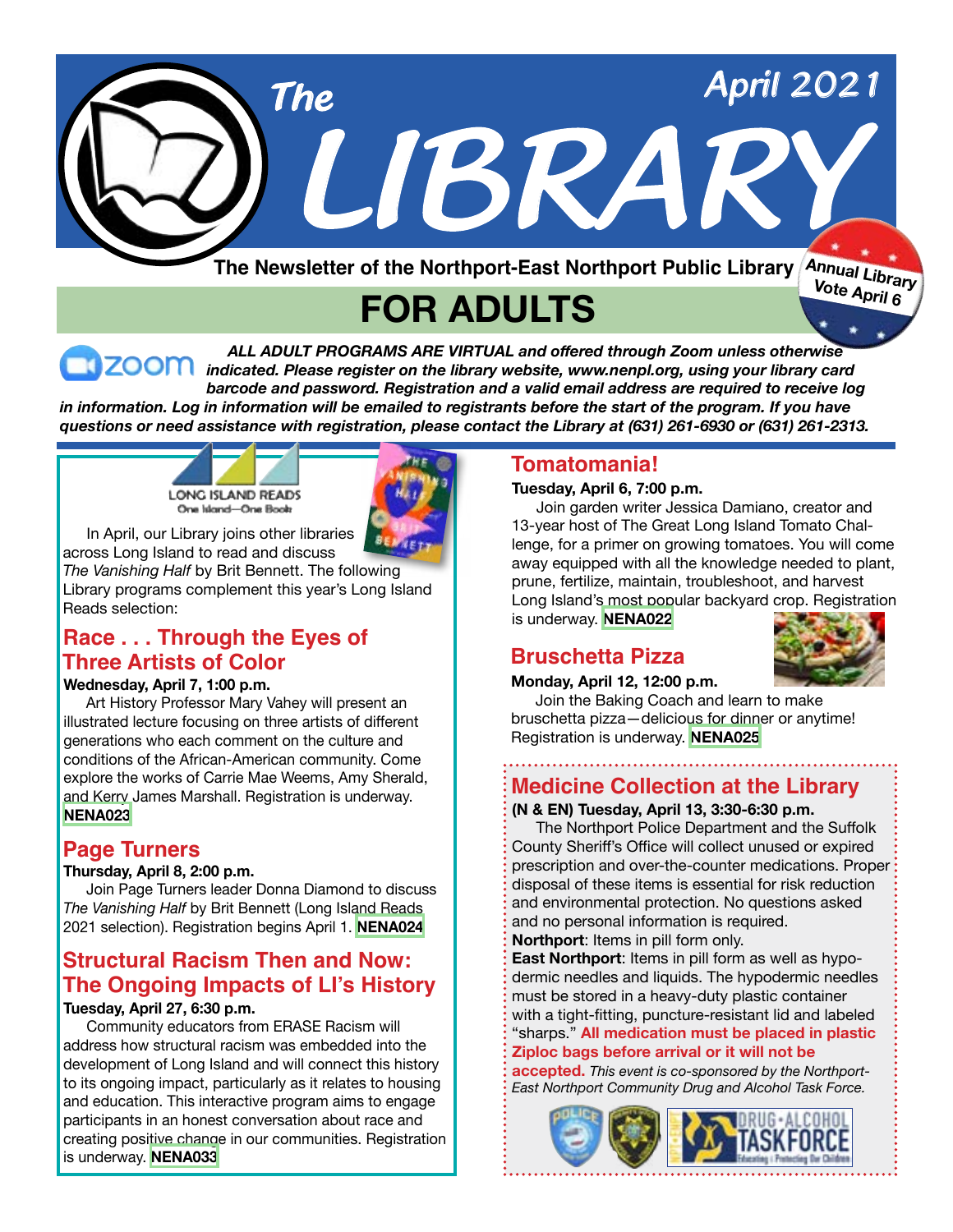## **Fire Island: Your Local National Treasure**

#### **Wednesday, April 14, 7:00 p.m.**

There is so much for you and your family to do and see on Fire Island! Join us for an overview of all the sights and activities in a conversation with Fire Island National Seashore Ranger Pat Ryley. Registration is underway. **[NENA028](https://search.livebrary.com/record=g1103678~S43)**

*This program is brought to you by the public libraries in the Town of Huntington.*

## **Beginners' Yoga**

#### **Thursdays, April 15, 22, 29, May 6, 13, 10:00 a.m.**

Come enjoy a five-week workshop on Forrest Yoga, which focuses on strength, breath, integrity, and spirit. Classes will end in meditation. Please have a mat and water available. *Note: Participant accepts responsibility for any potential injury associated with this class by proceeding through the Zoom link. As with all exercise programs, please check with your healthcare provider before registering.* Registration begins April 1. **[NENA029](https://search.livebrary.com/record=g1103669~S43)**



 Print copies of the books and short stories will be available for pick up at the Northport building Circulation Desk. You may also access a copy of the ebook or audiobook on the library Downloads page: **[www.nenpl.org/downloads/index.php](https://www.nenpl.org/downloads/index.php)**

## **Short Story Central**

#### **Tuesday, April 6, 7:00 p.m.**

 Join us as we discuss selections from *The High Places* by Fiona McFarlane. Registration is underway. **[NENR304](https://search.livebrary.com/record=g1101010~S43)** 

## **Page Turners**

**Thursday, April 8, 2:00 p.m.** Join Page Turners leader Donna Diamond to discuss *The Vanishing Half* by Brit Bennett (Long Island Reads 2021 selection). Registration begins April 1. **[NENA024](https://search.livebrary.com/record=g1103660~S43)**

## **Novel Ideas**

**Monday, April 26, 7:00 p.m.** Join Librarian Candace Reeder to discuss *All Adults Here* by Emma Straub.

Registration begins April 1. **[NENA034](https://search.livebrary.com/record=g1103672~S43)**



## **The Craft of Writing**

#### **Mondays, April 19, 26, May 3, 10, 17, 24, 1:00 p.m.**

 Each session will begin with a brief discussion of an aspect of the writing process. Participants who wish to may read aloud short samples of their writing—up to 500 words—for group discussion and analysis. The workshop is open to all genres: fiction, nonfiction, poetry, dialogue, letters to the editor, memoir, opinion pieces, etc. The workshop leader is a veteran journalist and professor. Registration begins April 1. **[NENA030](https://search.livebrary.com/record=g1103676~S43)**

### **Monday, April 19, 7:00 p.m. Long Island's Power Grid: Storms, Challenges, and the Future**

 Why does the power grid keep failing when winds blow? How can we rebuild our utilities to be stronger and more resilient? Join Richard Murdocco, awardwinning columnist and adjunct professor at Stony Brook University, to speak about the power grid and other challenges Long Island faces. Registration is underway. **[NENA031](https://search.livebrary.com/record=g1103677~S43)**



## **10:00 - 11:00 a.m.**

The Library is hosting a Virtual Job Fair sponsored by Suffolk County One Stop Employment Center. Approximately 10 companies from different industries will be available to discuss current job opportunities. Bring your questions. Registration begins March 24. *[NENR299](https://search.livebrary.com/record=g1103351~S43)*

## **Current Events in Perspective**

#### **Wednesday, April 21, 10:30 a.m.**

 Join Michael D'Innocenzo, Distinguished Professor Emeritus of History at Hofstra University, to explore significant national and international developments. All attending are welcome to share their views and pose questions. Registration is underway. **[NENA032](https://search.livebrary.com/record=g1103680~S43)**

## **St. Francis Hospital Outreach Bus**



#### **(EN) Thursday, April 29, 10:00 a.m.–2:00 p.m.**

 Registered Nurses from St. Francis Hospital will be on hand in the East Northport building parking lot to conduct health screenings including a brief cardiac history, blood pressure reading, and simple finger stick blood test for cholesterol and diabetes. Education and referrals will be provided as needed. Please wear a mask and practice social distancing upon arrival. No registration required.

 $8140$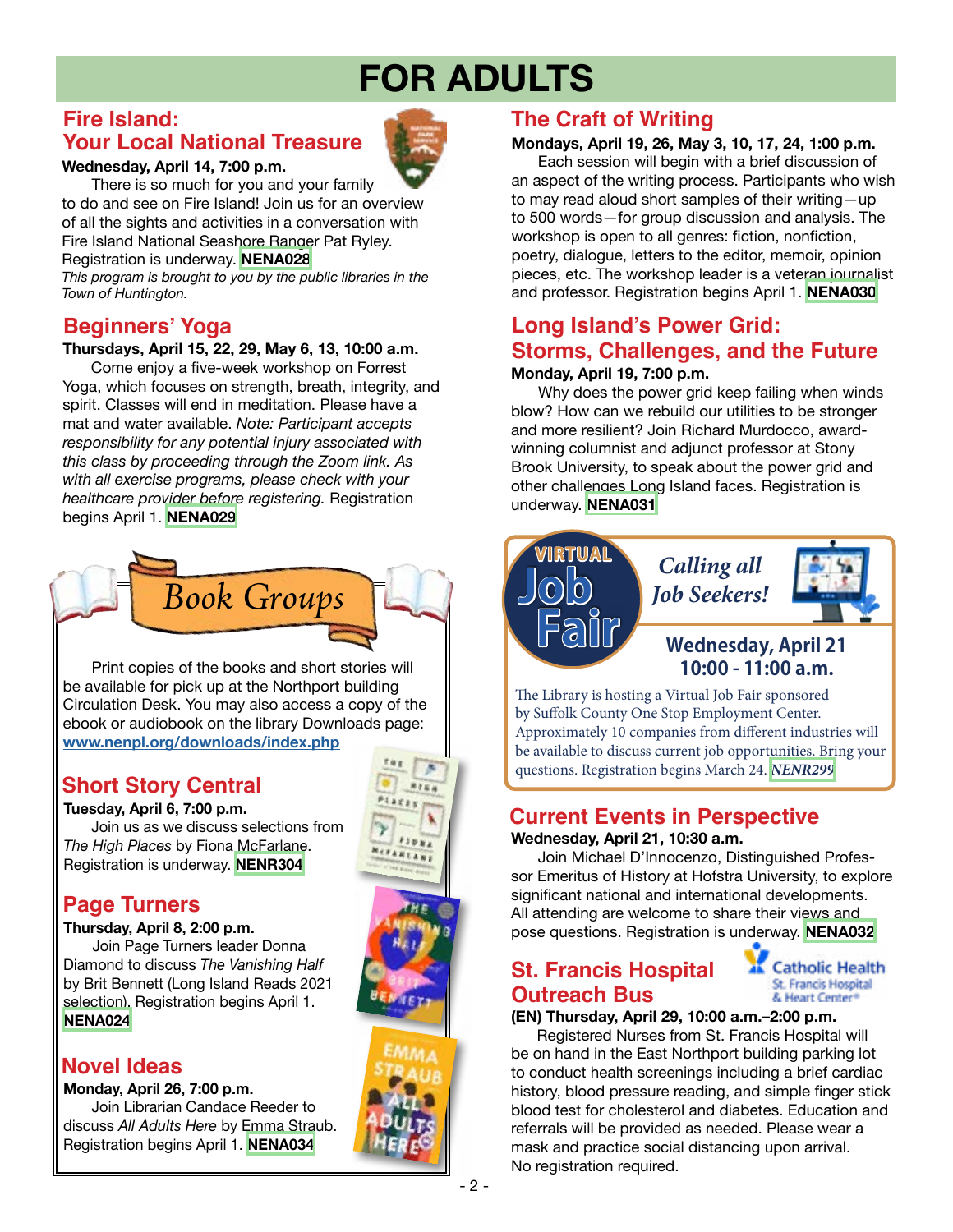## **Computer and Technology Classes**

## **Introduction to WordPress**

#### **Thursday, April 8, 2:00 p.m.**

 Create your own website in WordPress. Learn how to create Pages, add text, link to other websites, and implement email functions. For intermediate and advanced computer users. (Part 1 of 2 classes.) Registration is underway. **[NENC413](https://search.livebrary.com/record=g1100595~S43)**

## **Intermediate WordPress**



#### **Thursday, April 15, 2:00 p.m.**

 Learn more about creating websites in WordPress including more detail on Posts and Pages, and the use of themes, layouts, and links. Introduction to WordPress or equivalent experience required. For intermediate and advanced computer users. (Part 2 of 2 classes.) Registration is underway. **[NENC414](https://search.livebrary.com/record=g1102396~S43)**

## **Introduction to Canva**



**Thursday, April 22, 7:00 p.m.**  Learn how to create beautiful designs and professional graphics with Canva. Whether it is a photo, collage, logo, invitation, or poster, Canva makes online graphic design easy. Basic computer skills required. Registration is underway. **[NENC415](https://search.livebrary.com/record=g1102397~S43)**

## **Cool Apps for Your Android Device**

#### **Thursday, April 29, 7:00 p.m.**

 Learn about cool and useful Android apps. See where to find the apps and learn how to make them work for you. Have your Android device and all applicable passwords on hand, or just follow along. Registration is underway. **[NENC416](https://search.livebrary.com/record=g1088917~S43)**

## **All About GPS Apps**

#### **Thursday, May 6, 7:00 p.m.**

 Learn about smartphone and tablet apps that take advantage of GPS—the Global Positioning System for directions and location services. See where to find and download useful GPS apps. Learn about app settings such as saved addresses. This class is for Android and Apple devices. Have your device and all applicable passwords on hand, or just follow along. Registration is underway. **[NENC417](https://search.livebrary.com/record=g1102398~S43)**

## **Annual Library Vote Tuesday, April 6, 2021 9:00 a.m.–9:00 p.m.**

#### **Voting will be for two purposes:**

 To vote on the Library budget for 2021/2022 and to elect one trustee whose term will commence on July 1, 2021 as a result of the expiration of the term of office presently held by Margaret Hartough.

#### **Candidate for Trustee: Margaret Hartough**

#### **Proposed Tax Rate Increase: 1.6%**

**Who Can Vote:** Anyone who is

- 1. At least 18 years of age;
- 2. A citizen of the United States;
- 3. A resident of the Northport-East Northport School District for at least 30 days;
- 4. Registered to vote.

#### **Where to Vote:**

If you live **North of 25A** vote at **Northport Public Library, 151 Laurel Avenue**

If you live **South of 25A** vote at **East Northport Public Library, 185 Larkfield Road**

*Library budget details were published in the March newsletter. Copies are available at the Library. Budget details are also available on the Library's website at www.nenpl.org. Trustee candidate information is available at the Reference Desk.*

## *Online and On-Demand Classes*

*Take courses at any time on your computer, tablet, or mobile device. For more details visit:*

**[www.nenpl.org/onlineresearch](https://www.nenpl.org/onlineresearch/index.php)**

*or contact the Reference Desk.*



 Six-week online courses taught by instructors who are experts in their field. Topics include computer applications, web design, and various technology subjects.



 Online video tutorials and training courses for all levels. Learn technology, creative, and business skills.











- 3 -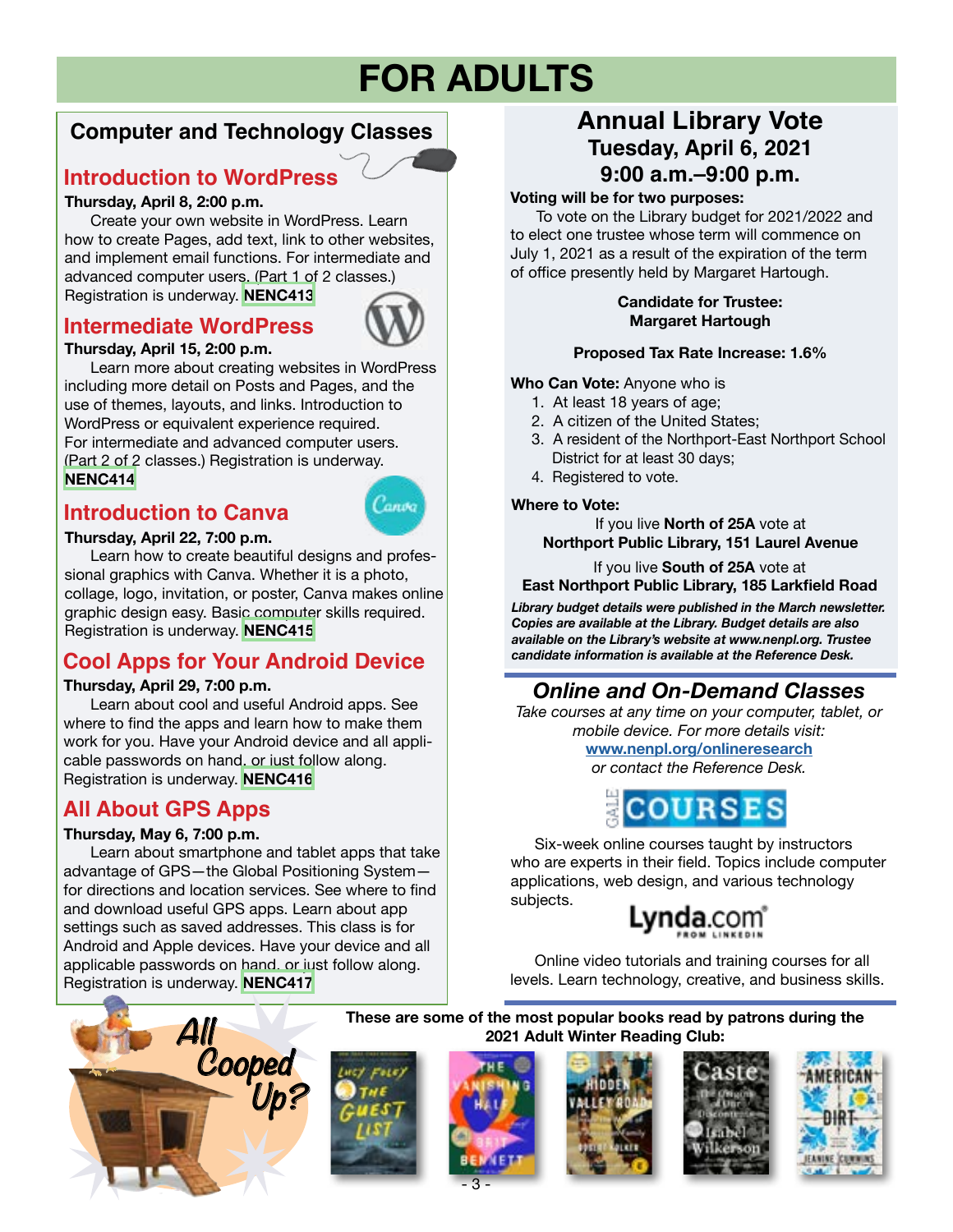## Language Learning & Literacy

## **Communication Workshops**

#### **Mondays, April 5, 12, 19, 26, May 3, 10, 17, 24, 7:00 p.m.**

 This series of workshops is designed for both native English speakers as well as advanced English language learners who are looking to express themselves clearly. Weekly topics covered are accent modification, casual vs. formal speech, filler words, voice modulation, body language, linking words, and communication in different settings. Registration is underway. **[NENR300](https://search.livebrary.com/record=g1103845~S43)**

## **Let's Learn English**

**Fridays, April 9, 16, 23, 30, May 7, 14, 21, 28, June 4, 11, 18, 25, 2:00 p.m.** 

In this fun interactive program you will learn Basic English vocabulary, pronunciation, conversation, and reading and writing skills in collaboration with Literacy Suffolk. New students may apply through Literacy Suffolk and be matched with a personal tutor to help them on their English language journey. Registration is underway. Call 631-261-2313, ext 210, to register.

## **Pronunciation Practice**

#### **Mondays, May 3, 10, 17, 24, June 7, 14, 21, 28, 5:00 p.m.**

Develop your English pronunciation skills with a certified Speech Language Pathologist and Accent Modification Trainer. You will learn how to use Standard American English sounds and strategies that will help you to get your point across. Registration begins April 26. **[NENR301](https://search.livebrary.com/record=g1100864~S43)**

## **Dynamic English**

**Thursdays, May 6, 13, 20, 27, June 3, 10, 17, 24, 7:00 p.m.**

 Develop your English vocabulary, grammar, reading, and pronunciation with this friendly English conversation group. Registration begins April 26. **[NENR302](https://search.livebrary.com/record=g1100908~S43)**

## **Everyday Spanish**

#### **Tuesdays, May 4, 11, 18, 25, June 8, 15, 22, 29, 4:00 p.m.**

This Spanish conversation course will focus on building listening skills, improving comprehension, and mastering key vocabulary to help you start conversing in Spanish immediately. Please note: this is not a traditional leveled Spanish language class. Registration begins April 26. **[NENR303](https://search.livebrary.com/record=g1100907~S43)**



 **Pronunciator is a fun way to learn any of 164 languages, including ASL and ESL, with Personalized Courses, movies, music, and more. Learn online, on your desktop, laptop, or mobile device. Get started by visiting the library website: [nenpl.org/onlineresearch](https://www.nenpl.org/onlineresearch/index.php)**

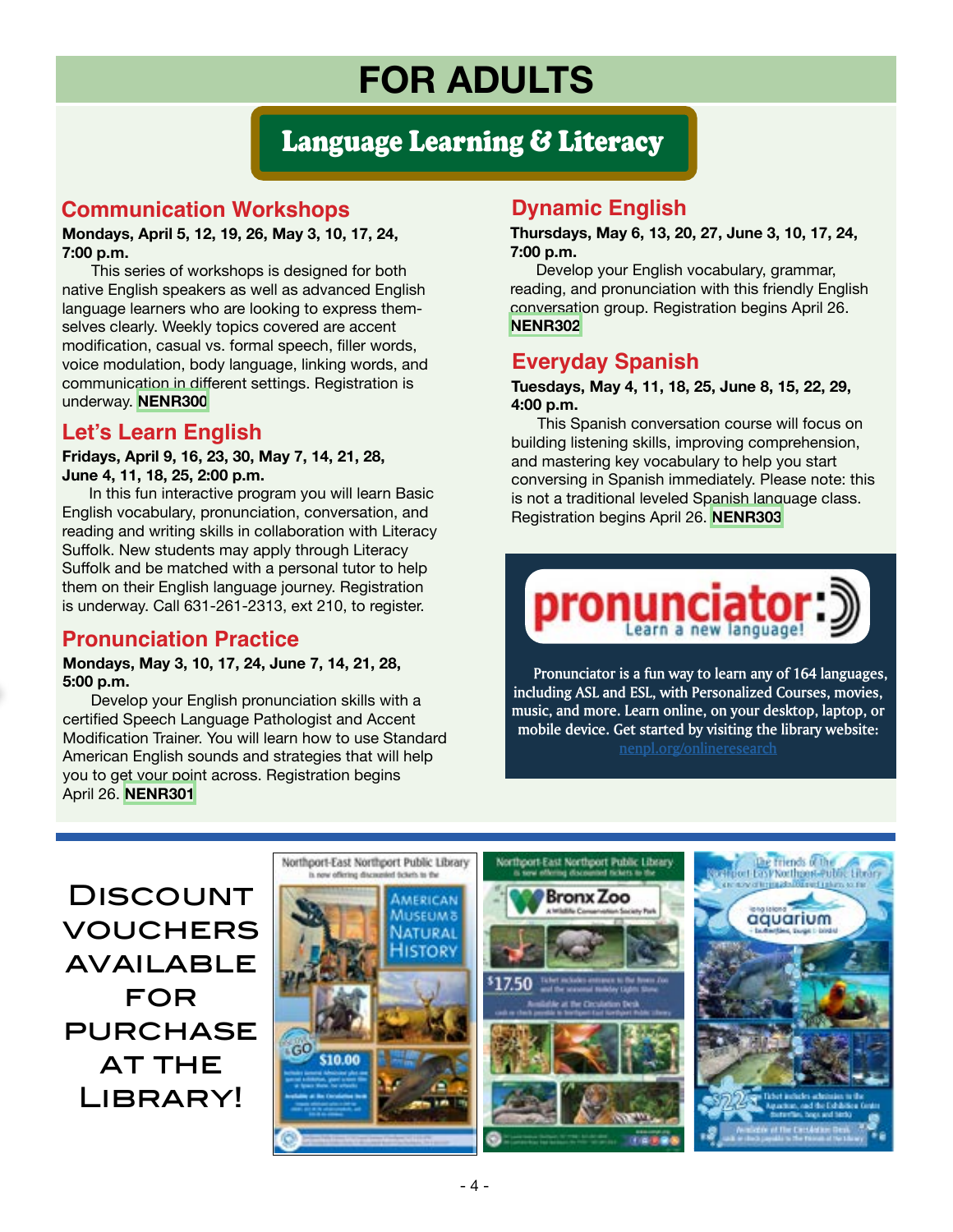# **FOR TEENS**

 *ALL TEEN PROGRAMS ARE VIRTUAL and offered through Zoom unless otherwise indicated. Please register on the library website, www.nenpl.org, using your library card barcode and password. Registration and a valid email address are required to receive log* in information. Log in information will be emailed to registrants before the start of the program. If you have *questions or need assistance with registration, please contact the Library at (631) 261-6930 or (631) 261-2313.*

**Registration for Teen Programs and Volunteer Opportunities begins April 1.**

## **Nintendo Night: Level Design**

#### **Friday, April 16, 7:00-8:30 p.m.**

 Come join your fellow gaming fans in this online celebration of all things Nintendo! We will discuss the history of Nintendo games, participate in a quiz and a fan art contest, and make a cool craft. This month we will be discussing level design. Please pick up your Nintendo Night participation packet at the Northport building Teen Center by April 15. **[NENY811](https://search.livebrary.com/record=g1103601~S43)**

## **Dungeons & Dragons**

#### **Saturday, April 17, 2:00-4:00 p.m.**

 Do you love tabletop RPGs, or are you looking to learn the basics of Dungeons & Dragons? Come join your friends in this fun D&D quest. **[NENY812](https://search.livebrary.com/record=g1103602~S43)**

## **Chocolate Pancakes**

#### **Saturday, May 1, 11:00 a.m.-12:00 p.m.**

 Whip up a batch of yummy chocolate pancakes. The recipe and supply list will be emailed upon registration. **[NENY813](https://search.livebrary.com/record=g1103737~S43)**

## **Take and Make Kits**

 Registration and pickup begins April 1. All kits are to be picked up at the Northport building Teen Center. *Your registration will be canceled if your kit is not picked up by April 26.*



## **Rainbow Coasters**

 Use rainbow colored washi paper, a porcelain tile, and a hole punch to create your own colorful design. (You will need a hole punch for this craft.) **[NENY814](https://search.livebrary.com/record=g1103738~S43)**



## **Blue Ombre Vase**

 Use acrylic paint to create an ombre effect on a ceramic vase. **[NENY815](https://search.livebrary.com/record=g1103781~S43)** 



## **Beaded Bracelet**

 Create your own colorful glass beaded bracelet to keep for yourself or give to someone you love. **[NENY816](https://search.livebrary.com/record=g1103783~S43)**

**Teen Volunteer Opportunities** *Open to students in grades 7-12* Teens may participate in two volunteer opportunities

this month.

## **Cat Toys for Shelter Animals**

Enrich the lives of shelter cats by making these fun wands to help keep them entertained. Pick up your wand kit at the Northport building Teen Center, and return finished wands by April 30. One hour of volunteer time will be awarded. **[NENY817](https://search.livebrary.com/record=g1103857~S43)**

## **DIY Bookmarks**

Color bookmarks for residents of local assisted living facilities and earn two hours of community service. Guidelines and materials will be provided with each kit. Pick up your bookmark kit at the Northport building Teen Center, and return finished bookmarks by April 30. **[NENY818](https://search.livebrary.com/record=g1103858~S43)**

### **Database Review**

Learn about the library's databases and gain community service hours. Investigate three databases from the library's collection and write a 250-300 word review. Submit your review to: teenvolunteer@nenpl.org by April 30 and earn two hours of community service. **[NENY819](https://search.livebrary.com/record=g1103859~S43)**

#### **SAT Preparation Workshop**

#### **Mondays, April 12, 19, 26, May 3, 6:15-8:45 p.m.** *Students in grades 10-12* **Registration begins April 2.**

 Students can prepare for the SAT exams with teachers Jason Bernstein and Jay Berger. A nonrefundable check for \$114 payable to the *Northport-East Northport Public Library* must be paid within three days of registration. Payment includes the workbook for the SAT exam. Your class placement is not complete until payment is received.

*Registrants will receive an email with a link to the Zoom meeting.* **[NENY820](https://search.livebrary.com/record=g1103860~S43)**



**Saturday, April 17, 10:00 a.m.-1:00 p.m. nzoom** 

 Authors Unlimited is a free event that celebrates reading by connecting teens and authors. Attendees will get a chance to meet dynamic authors of young adult literature both at a panel and in smaller breakout sessions. Earn three hours of community service credit from Author's Unlimited by attending the event and filling out a survey. For more information and to register visit: **[authorsunlimited.org](http://authorsunlimited.org/)** or ask a Teen Librarian.

- 5 -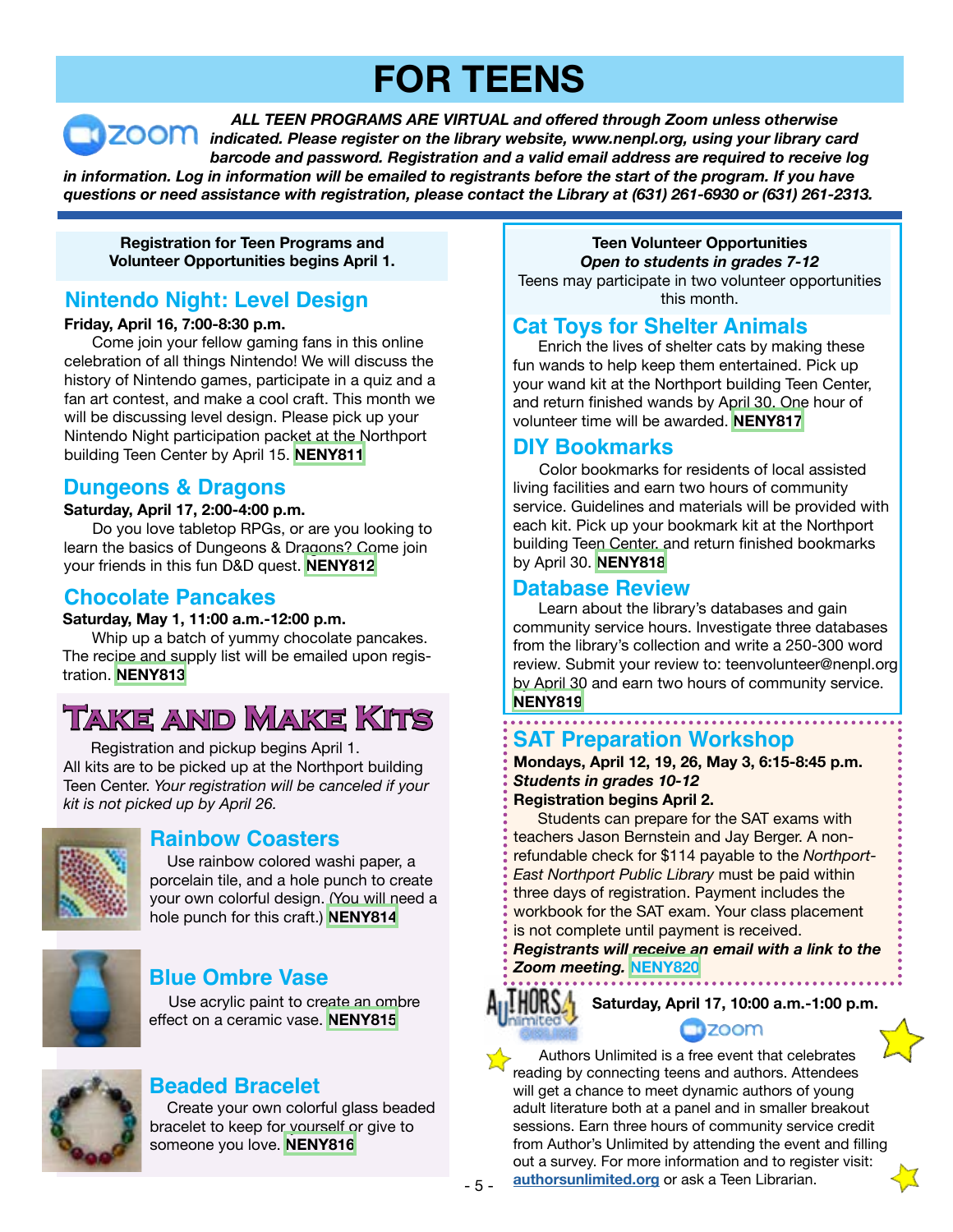# **FOR CHILDREN**

 *ALL CHILDREN'S PROGRAMS ARE VIRTUAL and offered through Zoom unless otherwise indicated. Please register on the library website, www.nenpl.org, using your library card barcode and password. Registration and a valid email address are required to receive log* in information. Log in information will be emailed to registrants before the start of the program. If you have

*questions or need assistance with registration, please contact the Library at (631) 261-6930 or (631) 261-2313.*

Registration for the following **Road to Reading** programs is underway. Individual registration is required for each session of a series program.

## **Mr. Mike's Music for Tykes**

**April 1–30**

Choose one or more of the following age-appropriate video sessions:

**Age 2 years [NENJ245](https://search.livebrary.com/record=g1103633~S43) Age 3 years [NENJ246](https://search.livebrary.com/record=g1103634~S43)**

### **Ages 4-5 years [NENJ247](https://search.livebrary.com/record=g1103635~S43)**

 Sing along with Mr. Mike in this educational and entertaining music class. Each prerecorded video is age-specific, but fun for the entire family. *Registrants will be emailed a link to a prerecorded video to watch at the time of their choosing.* (30 min.)

## **Sing & Play**

Choose one or more of the following sessions: **Monday, April 5, 11:00 a.m. [NENJ229](https://search.livebrary.com/record=g1102982~S43) Monday, April 12, 11:00 a.m. [NENJ227](https://search.livebrary.com/record=g1102983~S43) Monday, April 19, 11:00 a.m. [NENJ228](https://search.livebrary.com/record=g1102984~S43)** *Children birth–5 years with adult; siblings welcome*

 Sing and dance along to a variety of music with Molly Mouse. (30 min.)

## **Time for Tots**

Choose one or more of the following sessions: **Tuesday, April 6, 10:00 a.m. [NENJ248](https://search.livebrary.com/record=g1103365~S43) Tuesday, April 13, 10:00 a.m. [NENJ249](https://search.livebrary.com/record=g1103369~S43) Tuesday, April 20, 10:00 a.m. [NENJ250](https://search.livebrary.com/record=g1103372~S43)**

*Children 2–5 years with adult; siblings welcome* This fun and fast-paced preschool program includes music, movement, and storytelling. Children will participate in various activities with items from home to help develop fine motor skills. (30 min.)

## **American Sign Language Pajama Storytime**

#### **Tuesday, April 13, 7:00 p.m.**

*Children birth–5 years with adult; siblings welcome* Enjoy an evening of books, music, and movement from the comfort of your own home and learn a little sign language along the way. (30 min.) **[NENJ261](https://search.livebrary.com/record=g1103339~S43)**

## **Rock 'n Read**

Choose one or more of the following sessions: **Wednesday, April 7, 10:00 a.m. [NENJ251](https://search.livebrary.com/record=g1103387~S43)** *Well, Well, Wellness*

**Wednesday, April 14, 10:00 a.m. [NENJ252](https://search.livebrary.com/record=g1103389~S43)** *Choo-Choo Transportation*

#### **Wednesday, April 21, 10:00 a.m. [NENJ253](https://search.livebrary.com/record=g1103390~S43)** *E-Motions*

*Children 2–5 years with adult; siblings welcome* This unique and interactive program, featuring stories accompanied by a bass guitarist, will encourage your preschooler to explore reading through music and motion. (45 min.)

## **Ramblin' Dan Family Jam**

Choose one or more of the following sessions: **Thursday, April 8, 10:15 a.m. [NENJ254](https://search.livebrary.com/record=g1103636~S43) Thursday, April 15, 10:15 a.m. [NENJ255](https://search.livebrary.com/record=g1103637~S43) Thursday, April 29, 10:15 a.m. [NENJ256](https://search.livebrary.com/record=g1103638~S43)**

*Children birth–5 years with adult; siblings welcome* Your little one will be dancing and jamming along to children's favorites and Ramblin' Dan's own highenergy original music. (30 min.)

## **Storytime Virtual Tidbits**

Choose one or more of the following sessions: **Friday, April 9, 10:00 a.m. [NENJ257](https://search.livebrary.com/record=g1103171~S43) Friday, April 16, 10:00 a.m. [NENJ258](https://search.livebrary.com/record=g1103172~S43)**

- **Friday, April 23, 10:00 a.m. [NENJ259](https://search.livebrary.com/record=g1103337~S43)**
- **Friday, April 30, 10:00 a.m. [NENJ260](https://search.livebrary.com/record=g1103338~S43)**

C*hildren birth–5 years with adult; siblings welcome* This quick splash of great books, fingerplays,

and songs—specially selected by our Librarians—will add a little fun to your Fridays. Participate live via Zoom at 10:00 a.m. Friday, or watch the video anytime through Sunday night. *Registrants will be emailed a link to the live Zoom meeting and the recording.* (20 min.)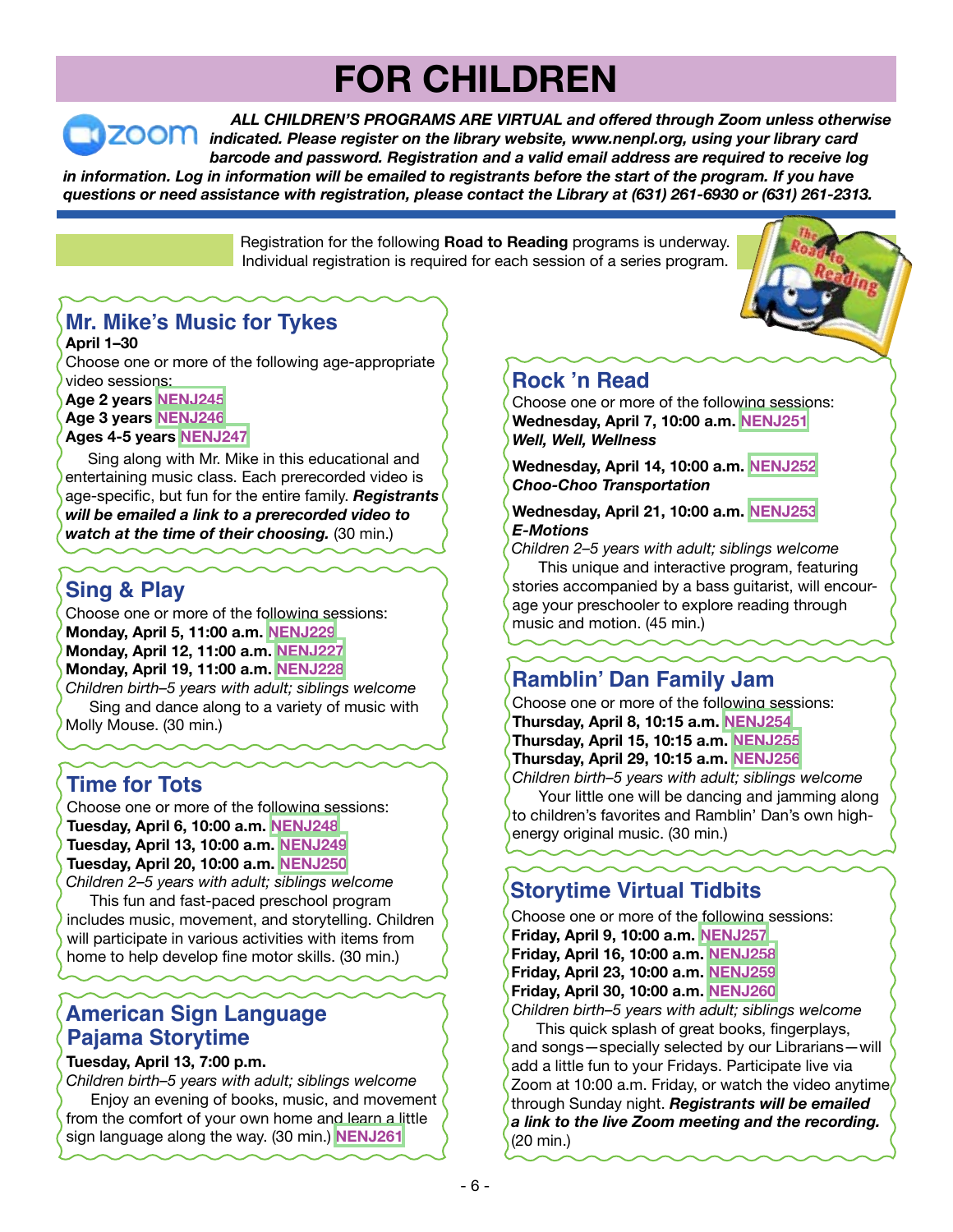# **FOR CHILDREN**



*Children in grades K–5* **April Fools Activity Kit**

Fool your friends and family all month long with great jokes, gentle pranks, and puzzles. Kits available now; no registration required.

## **Egg to Chick**



*Children in grades K–5* Explore the life cycle of the chicken with a Cornell

Cooperative Extension of Suffolk County educator, and learn how the chick embryo develops inside the egg. (30 min.) Registration is underway. **[NENJ243](https://search.livebrary.com/record=g1102950~S43)**

## **Flower Cookies**

**Video available April 1–30** *Children in grades K–5*



April showers bring cookie flowers! The Baking Coach provides step-by-step instructions for edible spring sculptures that are as delicious as they are beautiful. *Registrants will be emailed a recipe as well as a link to watch the video at the time of their choosing. The link will be active from April 1, 9:00 a.m. through April 30, 9:00 p.m. only.* (20 min.) Registration is underway. **[NENJ262](https://search.livebrary.com/record=g1102634~S43)**

## **The Magic of Science**

#### **Video available April 1–May 31**

*Children in grades K–5 with adult; siblings welcome* Is it magic or is it science? Check out these fun activities and science experiments. *Registrants will be emailed a supply list as well as a link to watch the video at the time of their choosing. The link will be active from April 1, 9:00 a.m. through May 31, 9:00 p.m. only.* (35 min.) Registration is underway. **[NENJ265](https://search.livebrary.com/record=g1103200~S43)**

Celebrate

## **Take 'n Make Circus Performers**

**Kits available April 3** *Children 4 years and up*



materials to create friendly characters that hang from the flying trapeze. *Please include your preference for pickup*

*location (N or EN) with your registration.* Registration is underway. **[NENJ235](https://search.livebrary.com/record=g1102751~S43)**

## **The Bookmark**

*Stop by the Library and pick up the April bookmark by Savannah Achee. A reading list compiled by Children's Librarians is on the back.* **Spot**



## **Take 'n Make Hot Shot Soccer**

#### **Kits available April 10**

*Children in grades K–5*

**Have fun playing finger soccer** using a goal zone that you put together yourself. *Please include*



*your preference for pickup location (N or EN) with your registration.* Registration is underway. **[NENJ266](https://search.livebrary.com/record=g1103189~S43)**

## **Take 'n Make Spoons in Bloom**

**Kits available April 17**

*Children in grades K–5* "Plant" colorful spoons in the provided flowerpot to create a beautiful

room decoration. *Please include your*



*preference for pickup location (N or EN) with your registration.* Registration is underway. **[NENJ263](https://search.livebrary.com/record=g1102959~S43)**

## **Adventures in Art: Modern Painting**

**Wednesday, April 21, 7:00 p.m.**

*Children in grades K–5*

Discover and compare the paintings of Piet Mondrian and Jackson Pollock, then create your own abstract art inspired by their work. Join the class live via Zoom, or watch a recording of the class at the time of your choosing. *Registrants will be emailed a link to the Zoom meeting and the recording.* (45 min.) Registration is underway. **[NENJ215](https://search.livebrary.com/record=g1102186~S43)**

## **Paws to Read**

**Thursday, April 22, 6:30 p.m.** *Children in grades 1–5 with adult*



 Grab a book and Zoom with a certified therapy dog. Please select a 15-minute time slot when registering. Registration is underway. **[NENJ264](https://search.livebrary.com/record=g1102318~S43)**

## *Congratulations!* **Design A Bookmark Contest:**

 The Library is happy to announce the winners of our annual Design A Bookmark Contest. The winning designs will be reproduced in the library newsletter and on the website and featured in the Children's Room each month.

#### *Featured Month:*

Lilyana DeMarco Savannah Achee Darren Sofarelli Liam Sullivan Ellie Triolo Jett Goller Cara Lopez Chloe Beihoff Audrey Lucano Cadence Iurka Morgan Kluhsmeier Jackson Raguzin

March '21 April '21 May '21 June '21 July '21 August '21 September '21 October '21 November '21 December '21 January '22 February '22